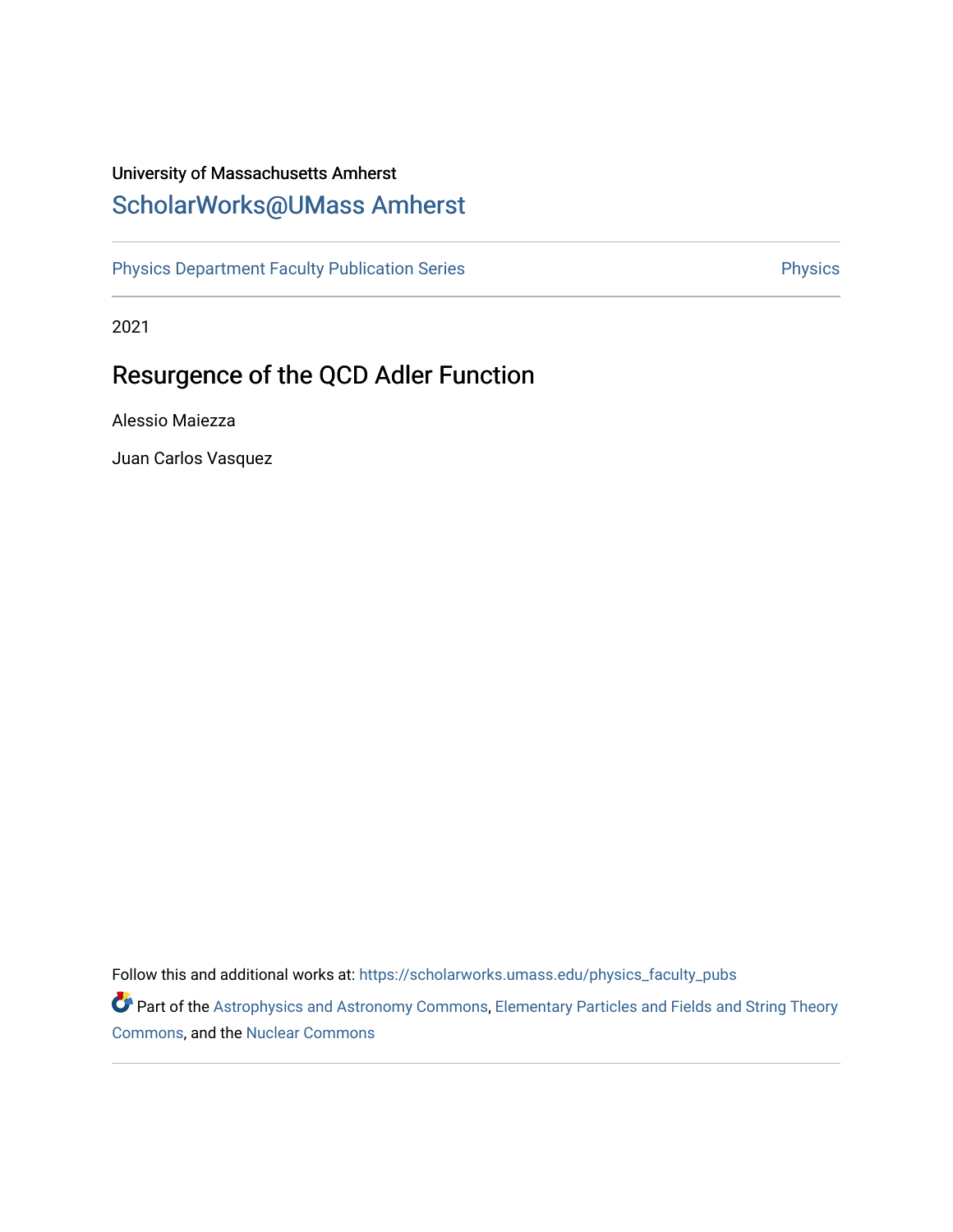Contents lists available at [ScienceDirect](http://www.ScienceDirect.com/)

## Physics Letters B



[www.elsevier.com/locate/physletb](http://www.elsevier.com/locate/physletb)

### Resurgence of the QCD Adler function

Alessio Maiezza a, Juan Carlos Vasquez <sup>b</sup>*,*<sup>∗</sup>

<sup>a</sup> *Ruder Boškovi´c Institute, Bijeniˇcka cesta 54, 10000, Zagreb, Croatia* <sup>b</sup> Amherst Center for Fundamental Interactions, Department of Physics, University of Massachusetts, Amherst, MA 01003, USA

#### A R T I C L E I N F O A B S T R A C T

*Article history:* Received 13 April 2021 Accepted 3 May 2021 Available online 6 May 2021 Editor: G.F. Giudice

*Keywords:* Resurgence Adler function Non-linear ordinary differential equations

We study the QCD Adler function in the energy region ≈ 0*.*7 − 2*.*5 GeV, in which the non-perturbative effects become dominant. Our analysis is a renormalon-based evaluation using transseries within the resurgence of the Renormalization-Group-Equation and does not require the Operator-Product-Expansion. © 2021 The Author(s). Published by Elsevier B.V. This is an open access article under the CC BY license [\(http://creativecommons.org/licenses/by/4.0/\)](http://creativecommons.org/licenses/by/4.0/). Funded by  $SCOAP<sup>3</sup>$ .

### **1. Introduction**

Perturbation theory is still the best available tool to deal with Quantum Chromodynamics (QCD) at high energies, where the theory is weakly coupled due to asymptotic freedom [[1,2\]](#page-5-0). However, at low energy, perturbation theory fails because of the infrared (IR) divergences and the so-called renormalons  $[3-5]$ . Traditionally, these divergences have been interpreted as the necessity to add non-perturbative information for QCD processes, important in the IR limit. An emblematic example is the one of the Adler function [\[6\]](#page-5-0), which despite not being observable, can be reconstructed from data by using dispersion relations [\[7,8](#page-5-0)]. The Adler function plays an important role in particle physics, especially in the  $e^+e^-$  annihilation into hadrons and inclusive *τ* lepton decay – see Ref. [\[9](#page-5-0)] for a recent comprehensive review.

On top of numerical simulations, such as lattice QCD, there are analytical methods to deal with QCD in the IR limit, which use perturbative information together with an integral representation [\[10](#page-5-0)–[12](#page-5-0)]. Other approaches are based on the Operator-Product-Expansion (OPE) [[13,14](#page-5-0)] in which power corrections, motivated by renormalon singularities are considered together with perturbative calculations [[15](#page-5-0),[16](#page-5-0)].

In this work, we also propose a new renormalon-based evaluation of the Adler function in the IR region. However, instead of employing corrections due to non-renormalizable operators, we use resurgent techniques. Resurgence [\[17\]](#page-5-0) is a way to perform a unique analytic continuation of a non-Borel-summable function using its asymptotic expansion. In general, given an asymptotic –divergent– expansion, it is not possible to assign a unique function to it. However, if we consider certain types of asymptotic expansions, which are (for example) solutions of a particular type of differential equation, we can assign this unique function. Moreover, the resurgence theory generalizes the concept of Borel-Laplace resummation, potentially fixing the ambiguities of the Laplace integral, and has been proposed as a unified framework for perturbative and non-perturbative QFT [\[18](#page-5-0)]. Related ideas have been developed in the context of resurgence [[19](#page-5-0)–[21\]](#page-5-0), resurgent extrapolations [[22,23\]](#page-5-0), renormalons for multi-coupling models [[24\]](#page-5-0), beyond Gevrey-1 formal series [[25\]](#page-5-0) and combinatorics in Feynman diagrams [[26](#page-5-0)].

We shall employ the proposal of Refs. [\[27,28\]](#page-5-0), in the specific framework of resurgence for non-linear, ordinary differential equations (ODEs) [[29,30](#page-5-0)]. The resummation of the renormalons is guaranteed to work because Green functions satisfy the Renormalization Group Equation (RGE). For instance, the ultra-violet (UV) renormalons in the  $\phi^4$ -model can be resummed in terms of a single-parameter transseries [\[27](#page-5-0)], and such resummation is justified by the underlying ODE derived from the RGE [[28\]](#page-5-0). The concept is further elaborated in Refs. [[31](#page-5-0),[32](#page-5-0)]. As a result, the infinite ambiguities due to the renormalons are reduced to a single unknown arbitrary constant appearing in the transseries expansion of the solution to the RGE. This constant cannot be calculated due to the lack of a semi-classical limit for

\* Corresponding author. *E-mail addresses:* [amaiezza@irb.hr](mailto:amaiezza@irb.hr) (A. Maiezza), [jvasquezcarm@umass.edu](mailto:jvasquezcarm@umass.edu) (J.C. Vasquez).

<https://doi.org/10.1016/j.physletb.2021.136338>

<sup>0370-2693/© 2021</sup> The Author(s). Published by Elsevier B.V. This is an open access article under the CC BY license [\(http://creativecommons.org/licenses/by/4.0/](http://creativecommons.org/licenses/by/4.0/)). Funded by SCOAP<sup>3</sup>.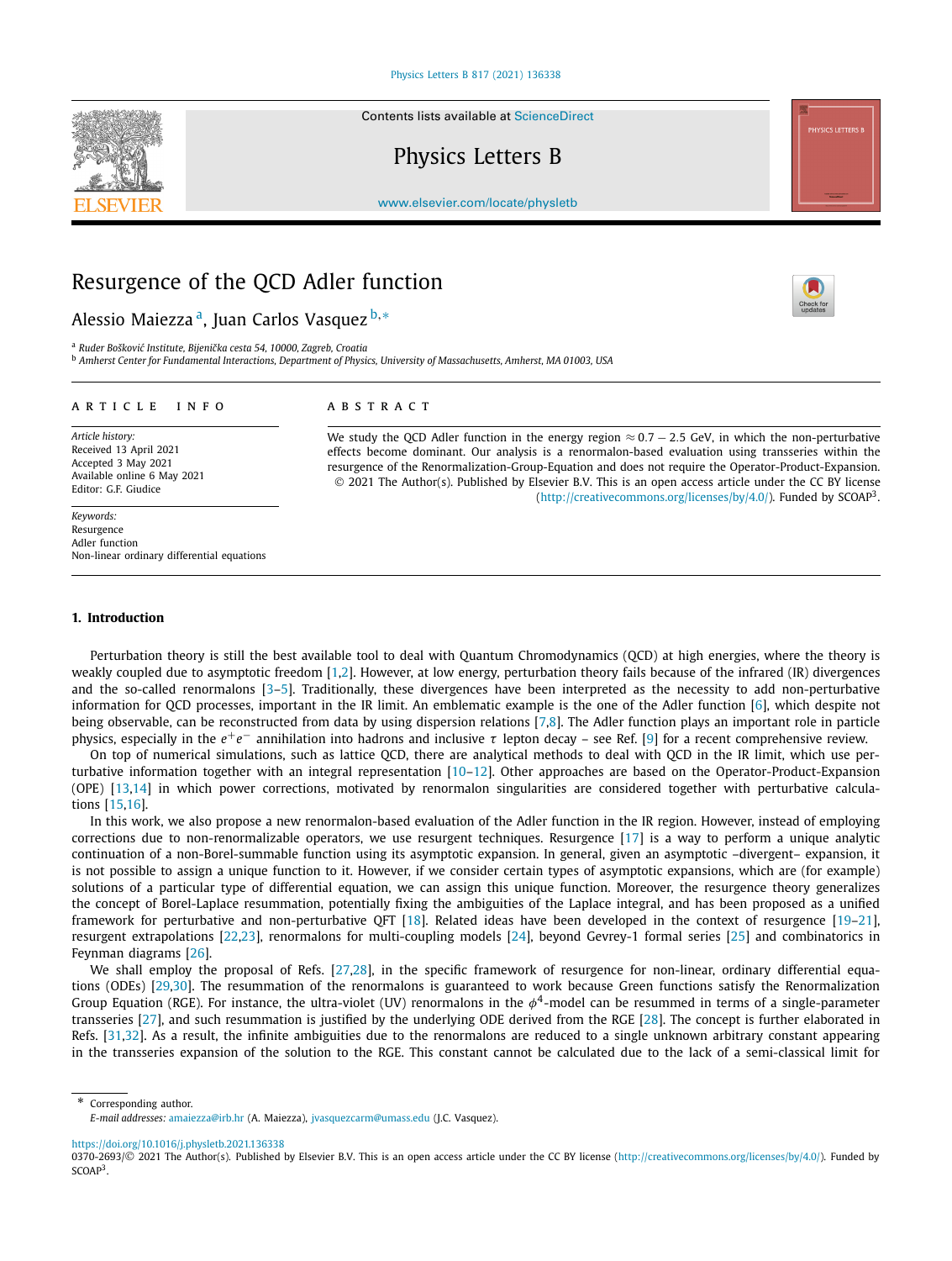<span id="page-2-0"></span>renormalons. Nevertheless, it can be matched with data to fix it. We shall do this procedure for the IR renormalons of the Adler function in QCD, which is related to the two-point Green function of two massless quark currents.

#### **2. Renormalization group equation and renormalons in the two-point correlation function**

We implement the *resurgence of the renormalization group equation* (RRGE), proposed in Refs. [[27](#page-5-0),[28](#page-5-0)], for the QCD Adler function. The basic idea is that the two-point Green function is an analyzable function satisfying the RGE and its renormalon singularities can be resummed [[27](#page-5-0)].

Consider the two-point correlation function of two massless quark currents  $j_{\mu} = \bar{q}\gamma_{\mu}q$ 

$$
-i\int d^4x e^{-iqx} \langle 0|T(j\mu(x)j_{\nu}(0))|0\rangle = \left(q_{\mu}q_{\nu} - q^2g_{\mu\nu}\right)\Pi\left(Q^2\right),\tag{1}
$$

where  $Q^2 = -q^2$ . Defining  $L = \ln(\frac{Q^2}{\mu^2})$ , the function  $\Pi(L, \alpha_s)$  obeys RGE, namely

$$
\left[-\partial_L + \beta(\alpha_s)\partial_{\alpha_s} - \gamma(\alpha_s)\right]\Pi(L,\alpha_s) = 0,\tag{2}
$$

where  $\beta(\alpha_s) = \mu^2 \frac{d\alpha_s}{d\mu^2} = \beta_0 \alpha_s^2 + \beta_1 \alpha_s^3 + \mathcal{O}(\alpha_s)^4$ . Without any loss of generality one can define

$$
\Pi(\alpha_s) := \sum_{i=0}^{\infty} \gamma_i(\alpha_s) L^i + R(\alpha_s). \tag{3}
$$

The series represents the perturbative expansion and the function  $\gamma_0(\alpha_s)$  is the perturbative finite part, which does not vanish when  $L \to 0$ ; the function  $R(\alpha_s)$  is a non-perturbative correction to the two-point Green function. The expression (3) was also suggested in Refs. [\[33,34\]](#page-6-0).

Notice that in perturbation theory *γ*<sub>0</sub>( $\alpha$ <sub>s</sub>) is finite and hence the renormalization condition *γ*<sub>0</sub> = 1 is well defined. This does not hold at the non-perturbative level, and in particular, it does not hold for the renormalon contributions, which give a *γ*<sub>0</sub> ∼ *n*! and hence an ill-defined expression.<sup>1</sup> In order to stress this last point, we have defined Eq. (3) in a slightly different way from the original Ref. [\[28\]](#page-5-0).

From Eq. (2), it is straightforward to derive the following equation for the function  $R(g)$ 

$$
\frac{dR(\alpha_s)}{d\alpha_s} = \frac{q}{\beta_0 \alpha_s^2} R(\alpha_s) + \frac{\beta_0 (a_0 q + a + s) - \beta_1 q}{\beta_0^2} \frac{R(\alpha_s)}{\alpha_s} + a_0 \left(\frac{a}{\beta_0} - 1\right) + \mathcal{O}(R(\alpha_s)^2)
$$
\n(4)

where the anomalous dimension  $\gamma(\alpha_s) = \gamma_1(\alpha_s) + q R(\alpha_s) + \frac{1}{2}(2s\alpha_s R(\alpha_s)) + \mathcal{O}(R^2|\alpha_s R)$ , its perturbative part  $\gamma_1(\alpha_s) = a\alpha_s + \mathcal{O}(\alpha_s^2)$ , in agreement with Ref. [\[28\]](#page-5-0); finally  $\gamma_0(\alpha_s) := 1 + a_0\alpha_s + \mathcal{O}(\alpha_s^2)$ .

The Borel transform of the solution  $B[R(g)] \equiv \tilde{R}(z)$  to Eq. (4) has an infinite number of singularities at  $q/\beta_0$ ,  $q \in \mathbb{N}$ . The coefficient of the term  $R(\alpha_s)/\alpha_s$ , which we shall denote  $a_p$ , determines the kind of pole in  $\tilde{R}(z)$  as follows  $(z+q/\beta_0)^{-1-a_p}$ . The non-linearity in R, whose explicit form is irrelevant for our purpose, is the source of the infinite number of poles in  $\tilde{R}(z)$ . Furthermore, the non-linearity in Eq. (4) leads also to logarithmic branch points: if one starts with a pole  $(z + q/\beta_0)^{-1-a_p}$ , the non-linear term recursively generates a pole  $(z + (q + 1)/\beta_0)^{-1 - a_p}$  and a  $\log(z + q/\beta_0)^2$ .

The parameters  $q$  (and  $a_p$ ) in Eq. (4) are not calculable *a priori* but can be found by matching with an explicit computation. Since the *n*-bubble computation of Ref. [[5](#page-5-0)] exhibits the same type of singularities of the solution to Eq. (4), one must thus identify *R* with: the Borel-Ecalle resummation (synthesis in Ref. [\[27](#page-5-0)]) of the ultraviolet (UV) renormalons for non-asymptotically free models when  $q = 1$ ; the synthesis of the IR renormalons for an asymptotically free model when *q* = −1. In this work, we are interested in the IR case. The parameter *ap* depends on the particular model under consideration and will be discussed for QCD in what follows.

In summary, the solution of Eq. (4) can be written in terms of a single-parameter transseries [\[30](#page-5-0)]. As a consequence, the two-point Green function can be reconstructed up to an arbitrary constant due to the unknown initial condition of Eq. (4). This new approach reduces the infinite number of arbitrary constants<sup>3</sup> stemming from the renormalons to one parameter that we shall denote  $C$ .

#### **3. The Adler function and the resurgence of the renormalization group equation**

The Adler function *D* is

$$
D\left(Q^2\right) = 4\pi^2 Q^2 \frac{d\Pi\left(Q^2\right)}{dQ^2},\tag{5}
$$

where  $\Pi(Q^2)$  is defined in Eq. (1). The Adler function can be written at any order in perturbation theory as follows

$$
D_{pert}\left(Q^2\right) = 1 + \frac{\alpha_s}{\pi} \sum_{n=0}^{\infty} \alpha_s^n \left[d_n \left(-\beta_0\right)^n + \delta_n\right].\tag{6}
$$

The perturbative expression is known up to  $n = 3$  [\[38–40](#page-6-0)] i.e. up to  $\mathcal{O}(\alpha_s^4)$  (see table 4 of Ref. [[15](#page-5-0)]). In this paper, we consider the contribution of the so-called "fermion bubble graphs" to the Adler function. Since the renormalons dominate the large order behavior of

 $1$  This is nothing but the manifestation of the impossibility of defining the pole mass at the non-perturbative level [[35](#page-6-0),[36](#page-6-0)].

<sup>&</sup>lt;sup>2</sup> See Refs. [\[30,](#page-5-0)[37](#page-6-0)] for the analysis of this kind of equations. In particular, *R* and  $\alpha_s$  have to be identified with the expansion variables *y* and 1/*x* of Ref. [\[30](#page-5-0)] respectively. <sup>3</sup> Which are usually parameterized using the OPE e.g. see Ref. [[14](#page-5-0)].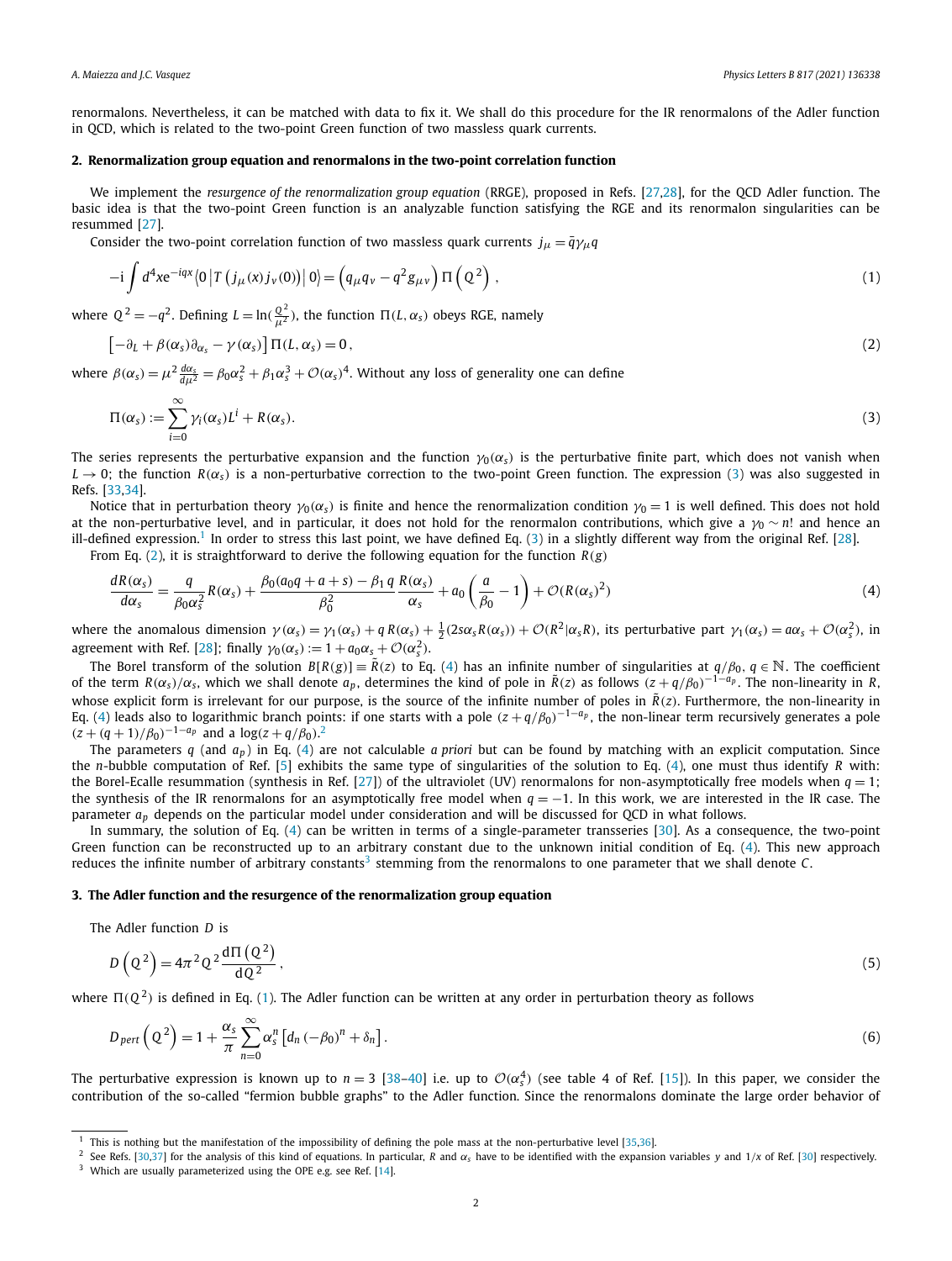<span id="page-3-0"></span>the perturbative coefficients *dn* [[15](#page-5-0)], they can be used to estimate the leading contributions to the Adler function. This approach is known in the literature as "Naive non-Abelianization". In practice, we use the full perturbative expression for  $D(Q^2)$  up to  $\mathcal{O}(\alpha_s^4)$  and, for the higher-order corrections, we assume the fermion bubble diagrams dominate – i.e. *δ<sup>n</sup>* ∼ 0 for *n* ≥ 4. This procedure allows us to estimate  $d_n$  to all orders in perturbation theory. The Borel transform for the fermion-bubble contribution to the Adler function is given by [\[34\]](#page-6-0),

$$
\frac{1}{K}B[D_{bubble}](u) = \sum_{n=0}^{\infty} \frac{d_n}{n!} u^n = \frac{32}{3} \left( \frac{Q^2}{\mu^2} e^C \right)^{-u} \frac{u}{1 - (1 - u)^2} \sum_{k=2}^{\infty} \frac{(-1)^k k}{\left(k^2 - (1 - u)^2\right)^2},\tag{7}
$$

where  $u = -\beta_0 z$ ,  $C = -5/3$  in the MS-scheme and *K* is an overall, arbitrary constant of the large order behavior.

*Resurgent approach:* Eq. [\(4](#page-2-0)) dictates the position and the nature of the singularities in the Borel transform. For instance,  $a_p = 0, 1$ correspond to simple and quadratic poles in the Borel transform, respectively. As we shall see, from the direct computation of the fermion-bubble diagram contribution to the Adler function in QCD [\[41\]](#page-6-0), one sees an infinite string of quadratic poles starting at  $z = -3/\beta_0$ , thus we have to set  $a_p = 1$  in Eq. ([4](#page-2-0)) and identify the function *R* with the synthesis of the quadratic poles. The remaining simple pole at  $z = -2/\beta_0$  cannot be included in the generalized resummation procedure, and its associated ambiguity is then parameterized in terms of one arbitrary constant after the Laplace transform (which we call *c*1) as follows

$$
\left(z+\frac{n+1}{\beta_0}\right)^{-m}\mapsto -2\pi c_n\,\alpha_s^{1-m}e^{\frac{n+1}{\beta_0\alpha_s}}\,. \tag{8}
$$

The expression in Eq. (7) is not suitable for the RRGE since it would need to be written as a sum over the singularities in the Borel real axis. To this end, we take the original integral representation given by Neubert  $[41]$  $[41]$  $[41]$  and rewrite it as<sup>4</sup>

$$
\frac{1}{C_F K} B[D_{bubble}](z) = \frac{3e^{10/3} \mu^4}{2\beta_0 Q^4 \left(\frac{2}{\beta_0} + z\right)} + \frac{e^5 \mu^6 \left(6 \log \left(\frac{\mu^2}{Q^2}\right) + 1\right)}{6\beta_0 Q^6 \left(\frac{3}{\beta_0} + z\right)} - \frac{e^5 \mu^6}{\beta_0^2 Q^6 \left(\frac{3}{\beta_0} + z\right)^2} - \frac{2e^5 \mu^6}{\beta_0^2 Q^6 \left(\frac{3}{\beta_0} + z\right)^2}
$$
\n
$$
\sum_{p=1}^{\infty} \left( \frac{\mu^4 e^{\frac{10p}{3} + \frac{10}{3}} \left(\frac{Q}{\mu}\right)^{-4p} \left(12p^2 \log \left(\frac{\mu^2}{Q^2}\right) + 20p^2 + 6p \log \left(\frac{\mu^2}{Q^2}\right) - 2p - 3\right)}{6\beta_0 p^2 (2p + 1)^2 Q^4 \left(\frac{2p + 2}{\beta_0} + z\right)} + \frac{\mu^6 e^{\frac{10p}{3} + 5} \left(\frac{Q}{\mu}\right)^{-4p} \left(12p^2 \log \left(\frac{\mu^2}{Q^2}\right) + 20p^2 + 18p \log \left(\frac{\mu^2}{Q^2}\right) + 18p + 6 \log \left(\frac{\mu^2}{Q^2}\right) + 1\right)}{6\beta_0 (p + 1)^2 (2p + 1)^2 Q^6 \left(\frac{2p + 3}{\beta_0} + z\right)} - \frac{\mu^6 e^{\frac{10p}{3} + 5} \left(\frac{Q}{\mu}\right)^{-4p}}{\beta_0^2 (p + 1)(2p + 1) Q^6 \left(\frac{2p + 3}{\beta_0} + z\right)^2} + \frac{\mu^4 e^{\frac{10(p + 1)}{3}} \left(\frac{Q}{\mu}\right)^{-4p}}{\beta_0^2 p (2p + 1) Q^4 \left(\frac{2p + 2}{\beta_0} + z\right)^2},
$$
\n(9)

where  $C_F = \frac{4}{3}$ . This expression reproduces the IR renormalon structure in Eq. (7) – choosing the renormalization scale  $\mu^2 = Q^2 e^{-5/3}$ . According to the RRGE, the solution of Eq. ([4](#page-2-0)) comes from the leading poles in the Borel transform. Therefore, we have to consider only the quadratic poles and, separately, the first simple pole at  $z = \frac{2}{\beta_0}$ :

$$
\frac{1}{K C_F} B[D_{bubble}](z) \rightarrow \frac{3e^{10/3} \mu^4}{2\beta_0 Q^4 \left(\frac{2}{\beta_0} + z\right)} - \frac{e^5 \mu^6}{\beta_0^2 Q^6 \left(\frac{3}{\beta_0} + z\right)^2} - \frac{e^{5/2}}{\beta_0^2 Q^6 \left(\frac{3}{\beta_0} + z\right)^2}
$$
\n
$$
\sum_{p=1}^{\infty} \left[ \frac{\mu^4 e^{\frac{10(p+1)}{3}} \left(\frac{Q}{\mu}\right)^{-4p}}{\beta_0^2 p (2p+1) Q^4 \left(\frac{2p+2}{\beta_0} + z\right)^2} - \frac{\mu^6 e^{\frac{10p}{3} + 5} \left(\frac{Q}{\mu}\right)^{-4p}}{\beta_0^2 (p+1) (2p+1) Q^6 \left(\frac{2p+3}{\beta_0} + z\right)^2} \right].
$$
\n(10)

In the RRGE approach, the Adler function can be written at leading order as

$$
D(Q^2) = D_0(Q^2) - \frac{4\pi}{\beta_0} c_1 e^{\frac{2}{\beta_0 \alpha_s(Q^2)}} + C e^{\frac{1}{\beta_0 \alpha_s(Q^2)}} \left(\frac{1}{\alpha_s(Q^2)}\right)^{a_p} D_1(Q^2), \tag{11}
$$

where  $D_0(Q^2)$  contains the perturbative expression plus the higher order *n*! corrections due to the fermion-bubble diagrams, which are proportional to *K* and are regularized by taking the principal value of the Laplace integral of Eq. (10). The constant  $a_p = 1 + \mathcal{O}(\beta_1/\beta_0^2)$ .

<sup>&</sup>lt;sup>4</sup> We find the UV renormalon contribution to the Adler function negligibly small in the energy range considered and we omit it in Eq. (9). Although the first UV renormalon is the closest singularity to the origin, it does not lead to ambiguities in the Laplace transform. An improvement to perturbation theory was done in Ref. [[42](#page-6-0)] using the conformal mapping for UV renormalons.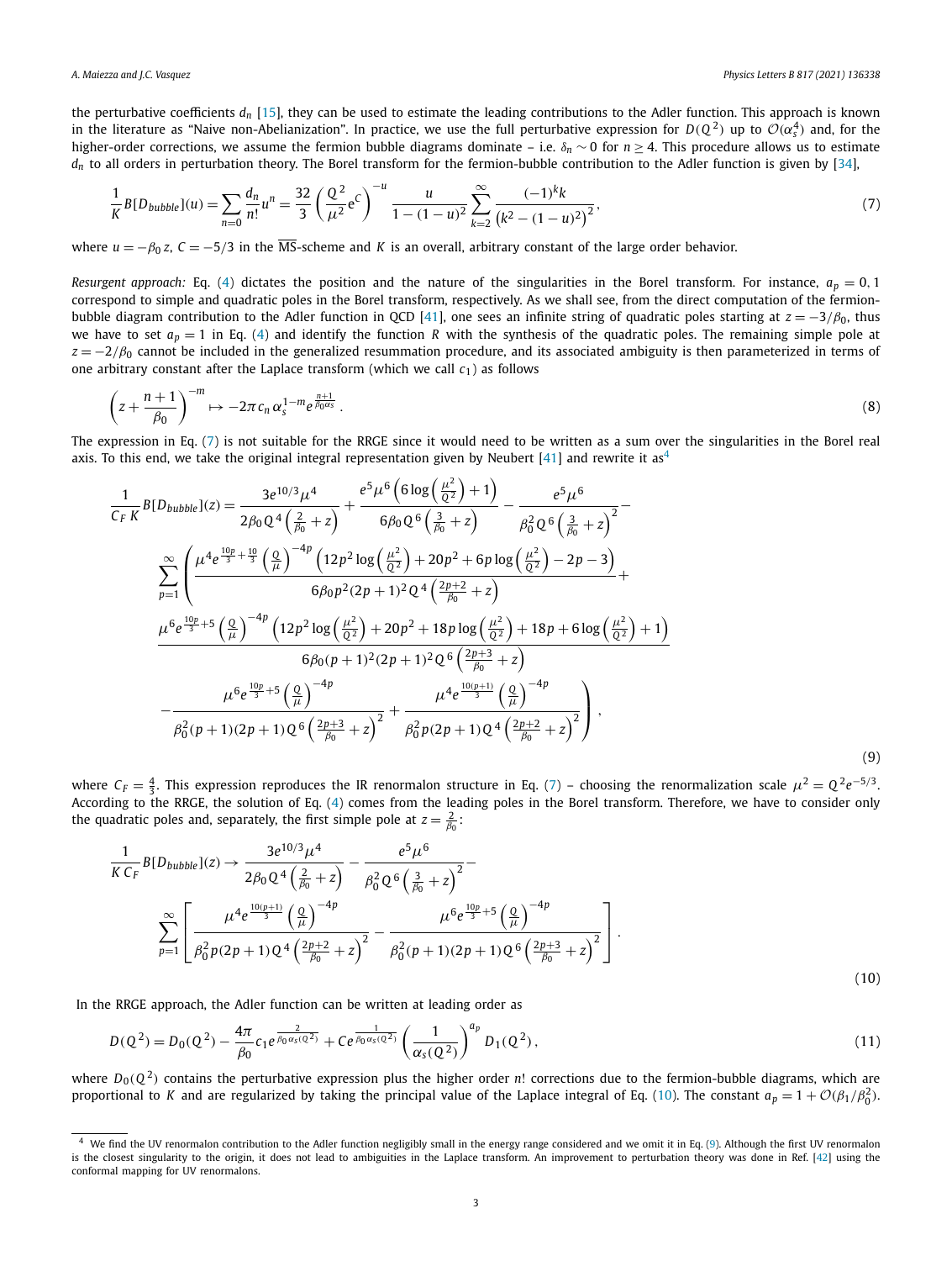

**Fig. 1.** QCD Adler function in the energy range ∼ 0*.*7 − 2*.*5 GeV: the light-green area is the experimental allowed region; dashed blue line is the perturbative prediction; the solid black line is our resurgent result; darker green dots are the points used to fit the constants *C*, *K* and *c*1; the dashed orange line represents the fit including only the renormalon at −2*/β*0; the solid orange line represents the fit including only the renormalons at −2*/β*<sup>0</sup> and −3*/β*0. Finally, the shaded red band on the left denotes the region where our approximation progressively stops working.

In what follows, we will neglect the two-loop corrections proportional to *β*1. The function *D*1*(Q* <sup>2</sup>*)* is found from *D*<sup>0</sup> [[27\]](#page-5-0) using resurgent relations, and we get from Eq. [\(10\)](#page-3-0) the following expression for the disconnected part of the Adler function (choosing the renormalization scale  $\mu^2 = 0^2 e^{-5/3}$ 

$$
D_1(Q^2) = \frac{8\pi K}{3\alpha_s \beta_0^2} \left[ 2e^{\frac{1}{\alpha_s \beta_0}} - \left( e^{\frac{1}{\alpha_s \beta_0}} + 1 \right) \log \left( 1 - e^{\frac{2}{\alpha_s \beta_0}} \right) - 2 \left( e^{\frac{1}{\alpha_s \beta_0}} + 1 \right) \tanh^{-1} \left( e^{\frac{1}{\alpha_s \beta_0}} \right) \right].
$$
 (12)

In the above expression, we substitute the one-loop expression for the running coupling  $\alpha_s(Q^2)$ , such that  $\Lambda_{QCD}^2/Q^2=e^{\frac{1}{\beta_0\alpha_s(Q^2)}}$ . We use  $\alpha_s(M_Z) = 0.1198$  [[43](#page-6-0)].

Our strategy is to find both the overall normalization of the large order expression *K*, the non-perturbative constant *C*, and *c*<sup>1</sup> by fitting the "experimental" values of the Adler function using the Eqs. [\(11\)](#page-3-0) and (12). We show our *main* result in Fig. 1: the red shaded area indicates the energy region where the coupling approaches the Landau pole. The dashed orange line is the contribution assuming the IR renormalon at  $-2/\beta_0$  dominates the large order behavior; the solid orange line shows the improvement including also the IR renormalon at −3*/β*<sup>0</sup> (we name the associated ambiguity as *c*2, consistent with the parametrization in Eq. ([8\)](#page-3-0)). Finally, the black line is our new result using the RRGE.

As can be seen from Fig. 1, the approximations with one and two IR renormalons drastically improve the perturbative result but they fail below the *mc* threshold. Conversely, our improvement fits the experimental values of the Adler function in the range between *E* ~ (0.8 − 2) GeV, up to the region in which the coupling approaches the Landau pole. For higher energy, the non-perturbative corrections are exponentially suppressed and perturbation theory is recovered. In particular, it is worth appreciating the difference between the resurgent result (black line) and the two renormalon case (solid orange line) because both require three unknown constants to be fitted  $(K, C, c<sub>1</sub>$  and  $K, c<sub>1</sub>, c<sub>2</sub>$ , respectively). Thus, since both examples have the same number of inputs, the comparison clearly illustrates our improvement. The values for the constants *C*, *K* and  $c_1$  from our fit are given by

$$
C, K, c_1 \simeq \begin{cases} -0.023, 1.41, -0.51 & Q < m_c, \\ -8.88, 0.99, -5.27 & Q \ge m_c. \end{cases} \tag{13}
$$

The different values of *C* and *K* at the charm quark mass  $m<sub>c</sub>$  are due to the discontinuous change in the number of active flavors when the energy reach *mc* 1*.*3 GeV. For completeness, when only the renormalon at −2*/β*<sup>0</sup> (dashed orange line) is considered *K, c*<sup>1</sup> = 0*.*67*,*−1*.*73 for  $Q < m_c$  and  $K$ ,  $c_1 = 0.01$ , −1.42 for  $Q \ge m_c$ . When only the first two renormalons at  $-2/\beta_0$  and  $-3/\beta_1$  are considered (solid orange line) K,  $c_1$ ,  $c_2$  = 1, -6.31, 18.3 for  $Q < m_c$  and K,  $c_1$ ,  $c_2$  = -0.3, -14.3, 98.7 for  $Q \ge m_c$ .

*Remarks.* Let us discuss now possible issues and interpretations of our result within the RRGE.

• Our approach requires the presence of the first IR renormalon because the structure of the Borel transform of Eq. ([4](#page-2-0)) is characterized by poles at *z* = −*n/β*0, being *n* an integer between [1*,*∞*)* [\[28](#page-5-0)]. In particular, since the renormalon diagrams [\[41](#page-6-0)] give quadratic poles, the Borel transform of the Adler function should be of the form

$$
\tilde{D} = \frac{r}{(z - 1/\beta_0)^2} + \frac{s}{(z - 2/\beta_0)^2} + \frac{t}{(z - 3/\beta_0)^2} + \dots
$$
\n(14)

However, the first IR renormalon at  $z = -1/\beta_0$  does not appear in the explicit calculation of the renormalon diagrams [[5](#page-5-0)[,41](#page-6-0)], i.e. *r* = 0. This is the well-known first renormalon puzzle. As argued in Ref. [[44\]](#page-6-0), its presence must be related to UV effects and would then justify why it is not found in the IR expansion done in Ref. [\[41](#page-6-0)]. Furthermore, the explicit computation of Ref. [[41\]](#page-6-0) gives  $s = 0$  as well. We argue that the absence of *s* is due to the incompleteness of the computation of Ref. [\[41\]](#page-6-0) since it was done in the large *N <sup>f</sup>* (number of fermions) limit and does not include the gauge boson contributions. In conclusion and following well-known results, we have set  $r, s = 0$  in the resummation of the Adler function.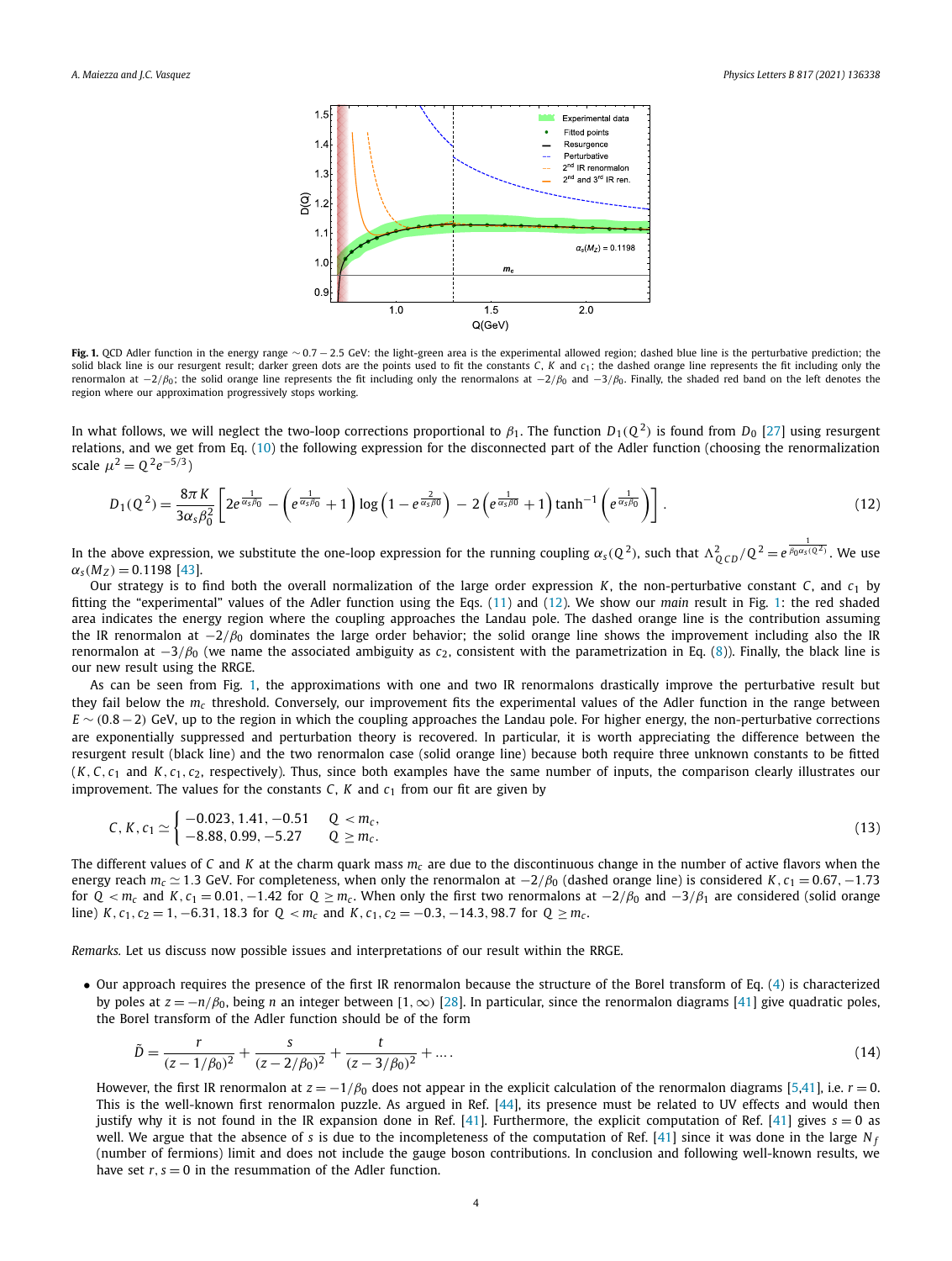<span id="page-5-0"></span>• The Borel transform of Eq. [\(4\)](#page-2-0) has poles at  $(z + nq/\beta_0)^{-1-q_p}$ , which turn out to be quadratic for the specific case considered in this work. However, notice the coefficient  $a_p$  receives a contribution proportional to  $\beta_1/\beta_0^2$  [28] (see also below Eq. [\(4](#page-2-0))), in agreement with the known renormalon structure [14[,45\]](#page-6-0). This leads to the appearance of multiple non-perturbative sectors corresponding to higher powers of *C* in Eq. [\(11\)](#page-3-0). These higher order terms are expected to be subleading in the energy range under consideration – below 1% corrections to the leading result. Three and higher loop terms of the beta function do not enter in the transseries [\(11\)](#page-3-0) since, as emphasized in Refs. [27,28], only *β*<sup>0</sup> and *β*<sup>1</sup> are relevant for Eq. ([4](#page-2-0)), making the transseries of Eq. [\(11\)](#page-3-0) scheme-independent.

#### **4. Summary**

In this work, we propose a renormalon-based approximation of the QCD Adler function using a Borel-Ecalle resummation procedure. We provide an improvement to perturbation theory and as a result, we get a function that accurately follows the behavior of the data up to the Landau pole energy scale  $\simeq$  0.7 GeV. Around this scale, the coupling diverges and the transseries expansion ceases to work. In contrast to the operator-product-expansion, there are three unknown constants within this new approach, whereby the model is predictive. Notice that in this sense, it could have been wrong (which by itself is an achievement) and in fact, it starts failing outside the energy region of applicability. Finally, since we have fixed the constant *C* in the transseries expansion of the Adler function in Eq. [\(11\)](#page-3-0), the corrections to the heavy quark masses of Refs. [\[35,36](#page-6-0)] can be unambiguously computed. It might also be interesting to merge our approach with the analytic one of Refs. [11,12]. These issues are left for future work.

#### **Declaration of competing interest**

The authors declare that they have no known competing financial interests or personal relationships that could have appeared to influence the work reported in this paper.

#### **Acknowledgement**

AM was partially supported by the Croatian Science Foundation project number 4418. JCV was supported in part under the U.S. Department of Energy contract DE-SC0015376.

#### **References**

- [1] D.J. Gross, F. Wilczek, Ultraviolet behavior of non-Abelian gauge theories, Phys. Rev. Lett. 30 (1973) 1343–1346, [https://doi.org/10.1103/PhysRevLett.30.1343.](https://doi.org/10.1103/PhysRevLett.30.1343)
- [2] H.D. Politzer, Reliable perturbative results for strong interactions?, Phys. Rev. Lett. 30 (1973) 1346–1349, [https://doi.org/10.1103/PhysRevLett.30.1346.](https://doi.org/10.1103/PhysRevLett.30.1346)
- [3] D.J. Gross, A. Neveu, Dynamical symmetry breaking in asymptotically free field theories, Phys. Rev. D 10 (1974) 3235–3253, [https://doi.org/10.1103/PhysRevD.10.3235.](https://doi.org/10.1103/PhysRevD.10.3235)
- [4] B. Lautrup, On high order estimates in qed, Phys. Lett. B 69 (1) (1977) 109–111, [https://doi.org/10.1016/0370-2693\(77\)90145-9.](https://doi.org/10.1016/0370-2693(77)90145-9)
- [5] G. 't Hooft, Can we make sense out of quantum [chromodynamics?,](http://refhub.elsevier.com/S0370-2693(21)00278-1/bib4ACF3D9C3766D9F94697A6587510A24Bs1) Subnucl. Ser. 15 (1979) 943.
- [6] S.L. Adler, Some simple vacuum-polarization phenomenology: *e*+*e*<sup>−</sup> → hadrons; the muonic-atom x-ray discrepancy and g*<sup>μ</sup>* − 2, Phys. Rev. D 10 (1974) 3714–3728, <https://doi.org/10.1103/PhysRevD.10.3714>.
- [7] S. Eidelman, F. Jegerlehner, Hadronic contributions to g-2 of the leptons and to the effective fine structure constant alpha (M(z)\*\*2), Z. Phys. C 67 (1995) 585-602, <https://doi.org/10.1007/BF01553984>, arXiv:hep-ph/9502298.
- [8] S. Eidelman, F. Jegerlehner, A.L. Kataev, O. Veretin, Testing nonperturbative strong interaction effects via the Adler function, Phys. Lett. B 454 (1999) 369–380, [https://](https://doi.org/10.1016/S0370-2693(99)00389-5) [doi.org/10.1016/S0370-2693\(99\)00389-5,](https://doi.org/10.1016/S0370-2693(99)00389-5) arXiv:hep-ph/9812521.
- [9] A. Pich, Precision physics with inclusive QCD processes, Prog. Part. Nucl. Phys. 117 (2021) 103846, <https://doi.org/10.1016/j.ppnp.2020.103846>, arXiv:2012.04716.
- [10] D.V. Shirkov, I.L. Solovtsov, Analytic model for the QCD running coupling with universal alpha-s (0) value, Phys. Rev. Lett. 79 (1997) 1209-1212, [https://doi.org/10.1103/](https://doi.org/10.1103/PhysRevLett.79.1209) [PhysRevLett.79.1209,](https://doi.org/10.1103/PhysRevLett.79.1209) arXiv:hep-ph/9704333.
- [11] A.V. Nesterenko, Adler function in the analytic approach to QCD, eConf C 0706044 (2007) 25, [arXiv:0710.5878.](http://refhub.elsevier.com/S0370-2693(21)00278-1/bib8561A27551E6A2E77EA5B647E0A7F783s1)
- [12] G. Cvetic, C. Valenzuela, Analytic QCD: a short review, Braz. J. Phys. 38 (2008) 371–380, [arXiv:0804.0872.](http://refhub.elsevier.com/S0370-2693(21)00278-1/bib045CDB5480B4B2BF3BE1CB9C2ADC68B1s1)
- [13] K.G. Wilson, W. Zimmermann, Operator product expansions and composite field operators in the general framework of quantum field theory, Commun. Math. Phys. 24 (2) (1972) 87–106, [https://projecteuclid.org:443/euclid.cmp/1103857739.](https://projecteuclid.org:443/euclid.cmp/1103857739)
- [14] G. Parisi, The Borel transform and the renormalization group, Phys. Rep. 49 (1979) 215–219, [https://doi.org/10.1016/0370-1573\(79\)90111-X.](https://doi.org/10.1016/0370-1573(79)90111-X)
- [15] M. Beneke, Renormalons, Phys. Rep. 317 (1999) 1–142, [https://doi.org/10.1016/S0370-1573\(98\)00130-6,](https://doi.org/10.1016/S0370-1573(98)00130-6) arXiv:hep-ph/9807443.
- [16] G. Cvetič, Renormalon-motivated evaluation of QCD observables, Phys. Rev. D 99 (1) (2019) 014028, <https://doi.org/10.1103/PhysRevD.99.014028>, arXiv:1812.01580.
- [17] J. Écalle, Six lectures on transseries, analysable functions and the [constructive](http://refhub.elsevier.com/S0370-2693(21)00278-1/bibE432C9DF75C3D9175ABDED0C739B893Ds1) proof of Dulac's conjecture, 1993, pp. 75–184.
- [18] G.V. Dunne, M. Unsal, Resurgence and trans-series in quantum field theory: the CP(N-1) model, J. High Energy Phys. 11 (2012) 170, [https://doi.org/10.1007/JHEP11\(2012\)](https://doi.org/10.1007/JHEP11(2012)170) [170,](https://doi.org/10.1007/JHEP11(2012)170) arXiv:1210.2423.
- [19] P.J. Clavier, Borel-Ecalle resummation of a two-point function, [arXiv:1912.03237.](http://refhub.elsevier.com/S0370-2693(21)00278-1/bib8352A1CD0FA7A43F68BE6E27E3F7D029s1)
- [20] M. Borinsky, G.V. Dunne, Non-perturbative completion of Hopf-algebraic Dyson-Schwinger equations, Nucl. Phys. B 957 (2020) 115096, [https://doi.org/10.1016/j.](https://doi.org/10.1016/j.nuclphysb.2020.115096) [nuclphysb.2020.115096](https://doi.org/10.1016/j.nuclphysb.2020.115096), arXiv:2005.04265.
- [21] T. Fujimori, M. Honda, S. Kamata, T. Misumi, N. Sakai, T. Yoda, Quantum phase transition and resurgence: lessons from 3d  $\mathcal{N}=4$ , [arXiv:2103.13654.](http://refhub.elsevier.com/S0370-2693(21)00278-1/bib0779A2B86AC1C341BFBB14E36B06BD69s1)
- [22] O. Costin, G.V. Dunne, Resurgent extrapolation: rebuilding a function from asymptotic data. Painlevé I, J. Phys. A 52 (44) (2019) 445205, [https://doi.org/10.1088/1751-](https://doi.org/10.1088/1751-8121/ab477b) [8121/ab477b](https://doi.org/10.1088/1751-8121/ab477b), arXiv:1904.11593.
- [23] O. Costin, G.V. Dunne, Physical resurgent extrapolation, Phys. Lett. B 808 (2020) 135627, [https://doi.org/10.1016/j.physletb.2020.135627,](https://doi.org/10.1016/j.physletb.2020.135627) arXiv:2003.07451.
- [24] A. Maiezza, J.C. Vasquez, Renormalons in a general quantum field theory, Ann. Phys. 394 (2018) 84–97, <https://doi.org/10.1016/j.aop.2018.04.027>, arXiv:1802.06022.
- [25] E. Cavalcanti, Renormalons beyond the Borel plane, Phys. Rev. D 103 (2) (2021) 025019, <https://doi.org/10.1103/PhysRevD.103.025019>, arXiv:2011.11175.
- [26] A.A. Mahmoud, K. Yeats, Connected chord diagrams and the combinatorics of asymptotic expansions, [arXiv:2010.06550.](http://refhub.elsevier.com/S0370-2693(21)00278-1/bibD8E4453F185E7B9D98ABCB362F52E056s1)
- [27] A. Maiezza, J.C. Vasquez, Non-local Lagrangians from renormalons and analyzable functions, Ann. Phys. 407 (2019) 78–91, <https://doi.org/10.1016/j.aop.2019.04.015>, arXiv:1902.05847.
- [28] J. Bersini, A. Maiezza, J.C. Vasquez, Resurgence of the renormalization group equation, Ann. Phys. 415 (2020) 168126, [https://doi.org/10.1016/j.aop.2020.168126,](https://doi.org/10.1016/j.aop.2020.168126) arXiv: 1910.14507.
- [29] O. Costin, Int. Math. Res. Not. 1995 (8) (1995) 377, [https://doi.org/10.1155/s1073792895000286.](https://doi.org/10.1155/s1073792895000286)
- [30] O. Costin, Asymptotics and Borel Summability, Monographs and Surveys in Pure and Applied [Mathematics,](http://refhub.elsevier.com/S0370-2693(21)00278-1/bib097CC03B33ECEB6E185EDFAEED6F2C8Bs1) Chapman and Hall/CRC, 2008.
- [31] A. Maiezza, J.C. Vasquez, Non-Wilsonian ultraviolet completion via transseries, Int. J. Mod. Phys. A 36 (02) (2021) 2150016, <https://doi.org/10.1142/S0217751X21500160>, arXiv:2007.01270.
- [32] A. Maiezza, J.C. Vasquez, On Haag's theorem and renormalization ambiguities, [arXiv:2011.08875.](http://refhub.elsevier.com/S0370-2693(21)00278-1/bibA06BAD46D3B3EA5BFB7B108C04E39886s1)